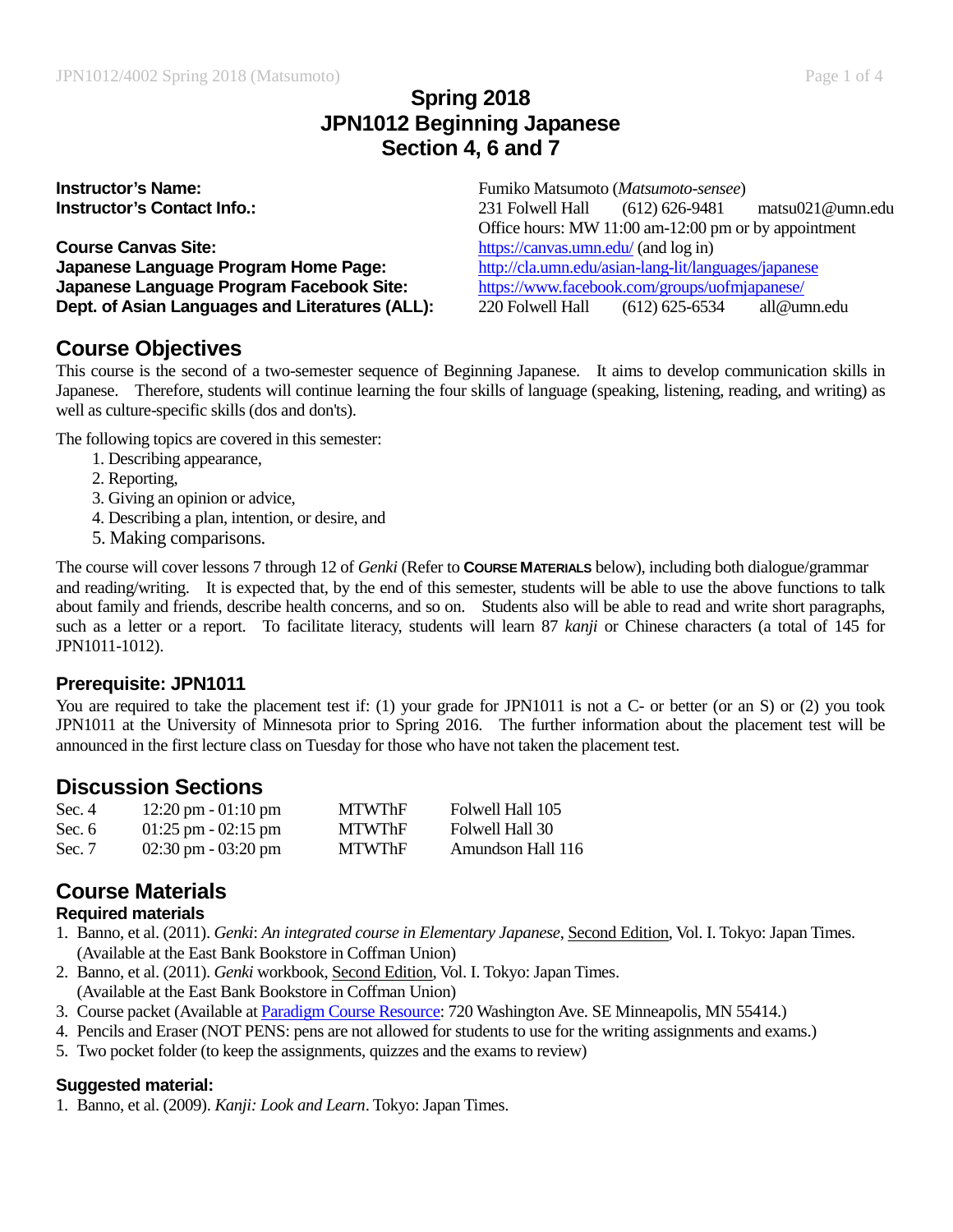#### JPN1012/4002 Spring 2018 (Matsumoto) Page 2 of 4 **Weekly Schedule and Preparation for Class**

A class schedule for the following week will be on the Canvas site (go to: <https://canvas.umn.edu/> and log in.) every Wednesday afternoon. It is your responsibility to print out the schedule, look up the English meanings of the assigned vocabulary words, prepare with the right material and hand in the right homework. Memorizing vocabulary and practicing with CDs are crucial parts of your preparation for this course. You are expected to practice actively with your audio material for at least two hours per day.

# **Class Attendance**

You must put away your personal computer and cell phone during the class. Looking at those devices in discussion class will result in no attendance points for that day.

Attendance counts for 2 points. Being tardy by more than 5 minutes or leaving class more than 5 minutes causes your attendance score to drop by 1 point. Attending class for less than 25 minutes will count for 0 points. Absence due to unavoidable or legitimate circumstances will not be penalized. In those cases, a student must notify the instructor of circumstances within one week from the day you return to class and provide documentation to the instructor to verify the reason for the absence.

You must attend the section for which you have registered. If you would like to attend a different section (between section 5 and 50) for a day, you must get the instructor's consent in advance. In this case, your maximum attendance score is 1 point unless you have an official document.

# **Homework**

All the assignments for this course should be done individually by each student. You must not work in a group on the assignments or show your assignment to other students. Copying other's work will be

penalized regardless of the amount copied. Those who let others copy their work also will be penalized.

**Non-online assignments:** These include: assignments from the workbook and assignments from the course packet. Each assignment must be turned in before the class begins to receive full credit. Homework submitted late will have its score reduced by 10 percentage points on the first class day late, and 20 percentage points on the second class day. For example, a score of 95% would become 85% after one day late, and 75% after two days late. Any assignments submitted beyond two class days will be accepted, but no grade will be given. If you are unable to submit your assignment due to absence, you may submit your assignment

on the day you first return to class to receive full credit, on the second attendance day with a 10% deduction, or the third attendance day with a 20% deduction. Any assignments submitted beyond three attendance days including the day you first return to class will be accepted, but no grade will be given. No exceptions will be considered for any reason. If you submit late assignments that were due on a day you were absent, you must write the date(s) you missed class next to your name on each assignment in order to avoid penalty: (See the example below.)

| JPN1012 Workbook | Section#: $2$ | <u>Name: Selena Bieber</u> |
|------------------|---------------|----------------------------|
|                  |               | Absent: 1/20 (T), 1/21 (W) |
|                  |               |                            |

**Online Assignments**: The on-line assignments are on the Canvas site. You can submit the assignment past the due date if the site is still open. However, it is highly recommended to complete the assignments on/before the Due date to avoid running into technical problems that would prevent you from submitting assignments. Once closed, the site will not be reopened for whatever reasons.



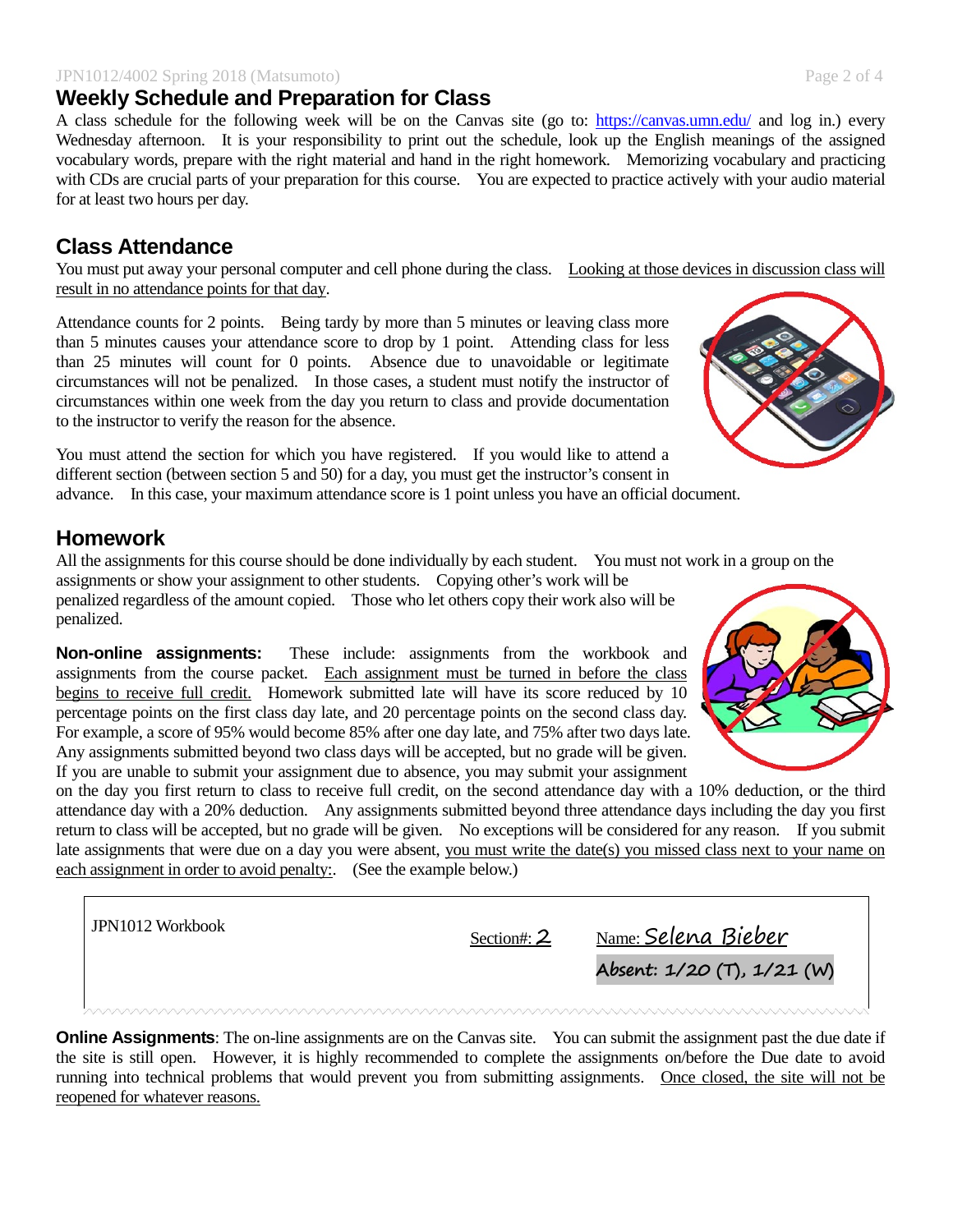### **Quizzes and Exams**

|             | What kind?                     | <b>How often?</b>     | How to make up?                                    |  |
|-------------|--------------------------------|-----------------------|----------------------------------------------------|--|
|             | Tango tesuto (Vocabulary Quiz) | twice per lesson.     | You <b>NEED</b> an official document to make up.   |  |
| Quiz        | Dialogue Check                 | 2-3 times per lesson. |                                                    |  |
| <b>Exam</b> | Kanji tesuto (Kanji Test)      | once per lesson.      | You <b>DON'T NEED</b> an official document to make |  |
|             | Lesson test                    | once per lesson.      | up. (Make-up w/o a legitimate reason will be       |  |
|             | Oral interview                 | 2 times per semester. | penalized.)                                        |  |

**Quizzes:** You must take dialogue checks or quizzes on the day assigned. You cannot take it beforehand or afterward. You must turn in an official document (e.g., doctor's note, official letterhead) to make up dialogue checks and/or quizzes you miss. Without an official document, no make-up will be allowed. Please note that we will not accept a note from a family member. Also, you need to take the make-up dialogue checks or quizzes on the day you first return to class. Make sure to come to the office to take it during office hours or by an appointment. Your lowest score from quizzes and your lowest score from dialogue checks will be dropped from your total score at the end of the semester in order to compensate for absences with/without accepted reasons.

**Exams:** Look at the Semester Schedule on the Canvas site. If you are unable to take an exam on the scheduled day, talk to an instructor as soon as possible to receive permission to take a make-up. Late make-ups will be penalized: 5% will be deducted from the score for each class day. You may be exempted from this penalty only with an official document (e.g., doctor's note) explaining the reason for your inability to take the exam on the scheduled day. You must complete the last lesson test and the second oral interview by May 11 (F) at the latest.

You may place pencil(s) and an eraser only on the desktop during the exams and quizzes. The rest of your belongings should be in your bag, and the bag should be zipped/closed. We will consider just looking at a cell phone as cheating no matter what is on the screen while you are looking at. You must put your cell phone in your bag.



## **Academic Integrity**

Academic misconduct, such as copying homework or cheating on a quiz or exam, could result in an immediate F. The instructors will also report the academic misconduct to the Office for Student Conduct and Academic Integrity (OSCAI) [\(http://advisingtools.class.umn.edu/cgep/studentconduct.html\)](http://advisingtools.class.umn.edu/cgep/studentconduct.html)

# **Grades**

Your grades will be posted on the Canvas site and updated periodically. You can check your grades by yourself on the Canvas site (from the Grades in the left column.)

#### **Grading criteria Grade scale**

| 7%  | $100.00 \sim 93.34$ | А     |  |
|-----|---------------------|-------|--|
| 18% | $93.33 \sim 90.00$  | $A-$  |  |
| 8%  | $89.99 \sim 86.67$  |       |  |
| 8%  | $86.66 \sim 83.34$  | B     |  |
| 6%  | $83.33 \sim 80.00$  | $B -$ |  |
| 39% | $79.99 \sim 76.67$  | 7+    |  |
| 14% |                     |       |  |
|     |                     |       |  |

| <b>Class Attendance</b> | 7%  | $100.00 \approx 93.34$ | A    | $76.66 \approx 73.34$ |      |
|-------------------------|-----|------------------------|------|-----------------------|------|
| Homework                | 18% | $93.33 \approx 90.00$  | A-   | $73.33 \sim 70.00$    |      |
| Vocabulary Quiz         | 8%  | $89.99 \sim 86.67$     | $B+$ | $69.99 \sim 66.67$    | $D+$ |
| Dialogue Checks         | 8%  | $86.66 \sim 83.34$     |      | $66.66 \approx 60.00$ |      |
| <b>Writing Tests</b>    | 6%  | $83.33 \sim 80.00$     | $B-$ | $59.99 -$             |      |
| Lesson Tests (6)        | 39% | $79.99 \sim 76.67$     | $C+$ |                       |      |
|                         |     |                        |      |                       |      |

| $76.66 \approx 73.34$ |      |
|-----------------------|------|
| $73.33 \approx 70.00$ |      |
| $69.99 \sim 66.67$    | $+1$ |
| $66.66 \approx 60.00$ | Ð    |
| $5999 \sim$           |      |